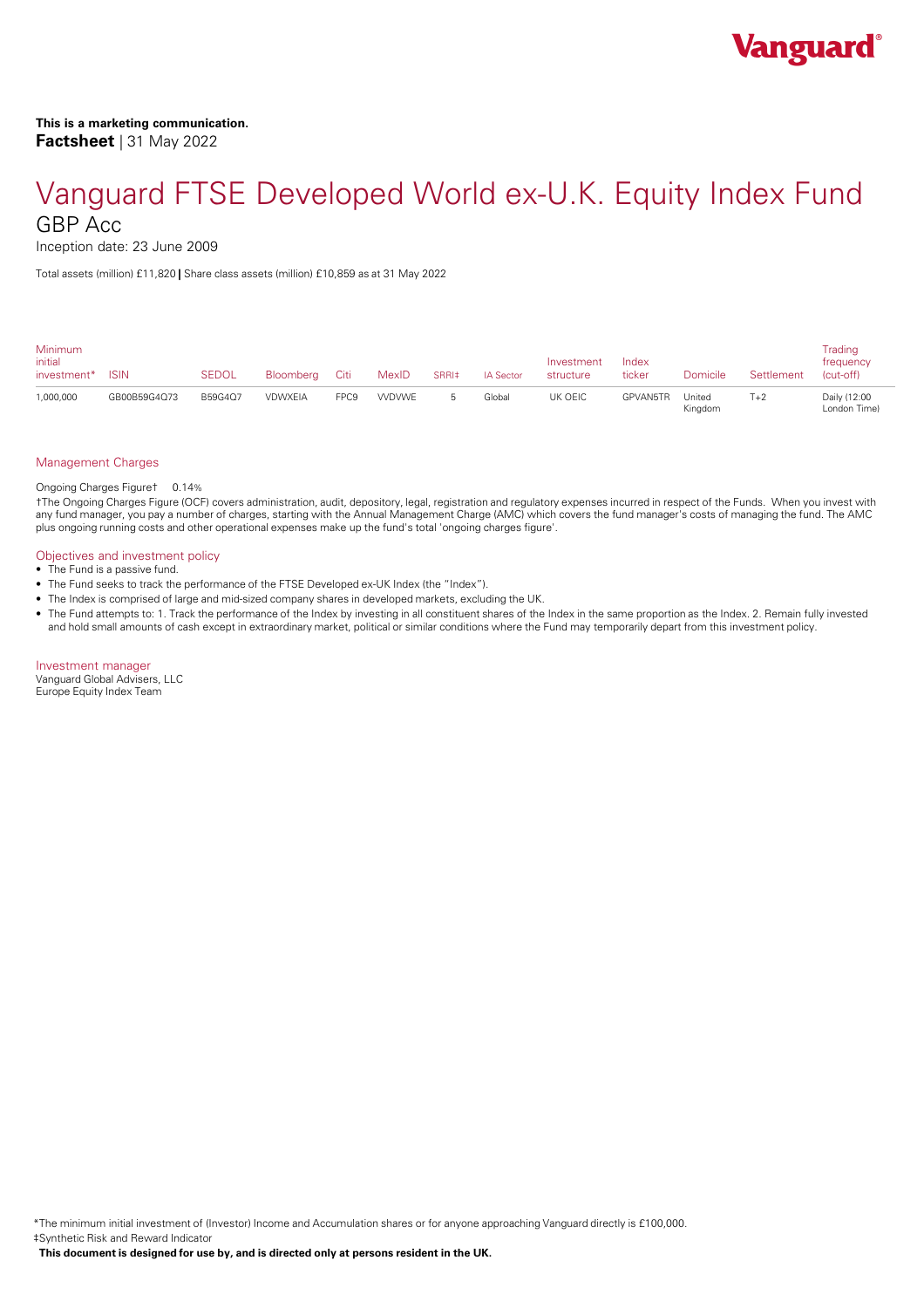### Performance summary\*\*

GBP**—**Vanguard FTSE Developed World ex-U.K. Equity Index Fund Benchmark — FTSE Developed ex UK Index



|                        | 01 Jun 2017<br>31 May 2018 | 01 Jun 2018<br>$\sim$<br>31 May 2019 | 01 Jun 2019<br>-<br>31 May 2020 | 01 Jun 2020<br>$\sim$<br>31 May 2021 | 01 Jun 2021<br>-<br>31 May 2022 |
|------------------------|----------------------------|--------------------------------------|---------------------------------|--------------------------------------|---------------------------------|
| Fund (Net of expenses) | 8.80%                      | 5.09%                                | 10.26%                          | 22.91%                               | 6.52%                           |
| Benchmark              | 8.90%                      | 5.30%                                | 10.36%                          | 23.09%                               | 6.64%                           |

| Performance**          | month    | Quarter | Year to<br>date | year  | 3 years | 5 years | 10 years | Since<br>inception |
|------------------------|----------|---------|-----------------|-------|---------|---------|----------|--------------------|
| Fund (Net of expenses) | $-0.28%$ | 0.37%   | $-6.82%$        | 6.52% | 13.02%  | 10.54%  | 13.73%   | 13.44%             |
| Benchmark              | $-0.28%$ | 0.37%   | $-6.79%$        | 6.64% | 13.15%  | 10.68%  | 13.91%   | 13.67%             |

\*\*In this document the performance displayed for the Fund(s) and therefore relative performance to the benchmark index may be impacted by swing pricing. The NAV of a Fund may swing according to subscription/redemption activity so that transaction costs caused by these cashflows are notborne by the existing holders in a Fund. The benchmark index is not affected by swing pricing and therefore you may see tracking difference between the performance of the Fund and the benchmark. Performance and Data is calculated on closing NAV as at 31 May 2022. **Past performance is not a reliable indicator of future results.**

Source: Vanguard; FTSE Developed ex UK Index

#### Key investment risks

The value of equities and equity-related securities can be affected by daily stock market movements. Other influential factors include political, economic news, company earnings and significant corporate events. Movements in currency exchange rates can adversely affect the return of your investment.

Liquidity risk. Lower liquidity means there are insufficient buyers or sellers to allow the Fund to sell or buy investments readily.

Counterparty risk. The insolvency ofany institutions providing services such as safekeeping of assets or acting as counterparty to derivatives or other instruments, may expose the Fund to financial loss.

Index tracking risk.The Fund is not expected to track the performance of the Index at all times with perfect accuracy. The Fund is, however, expected to provide investment results that, before expenses, generally correspond to the price and yield performance of the Index.

Please also read the risk factors section in the prospectus and the Key Investor Information Document, both of which are available on the Vanguard website.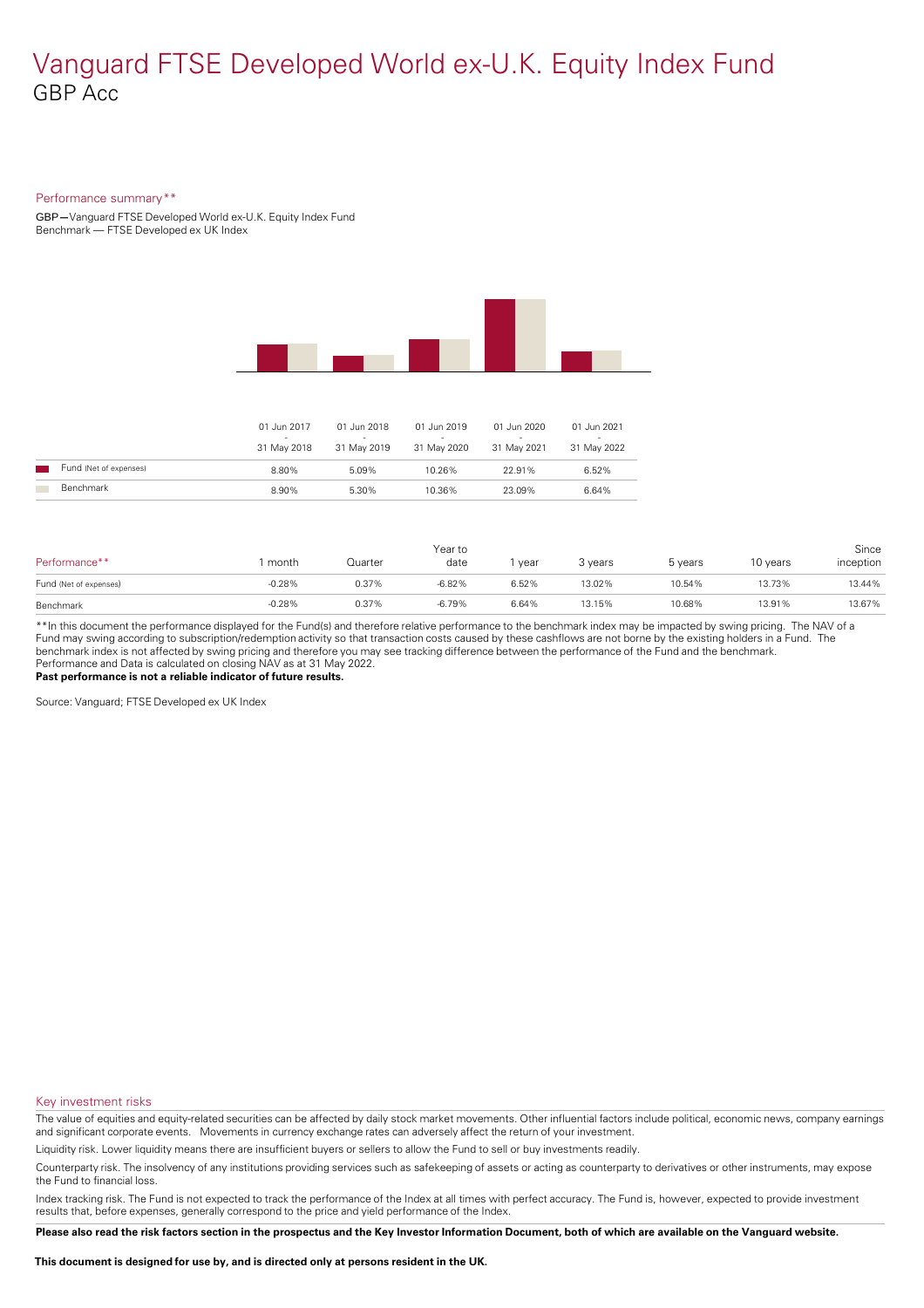Data as at 31 May 2022 unless otherwise stated.

| Characteristics         | Fund   | Benchmark | т              |
|-------------------------|--------|-----------|----------------|
| Number of stocks        | 2,132  | 2,107     | A              |
| Median market cap       | £71.0B | £71.0B    | M              |
| Price/earnings ratio    | 16.9x  | 16.9x     | $\overline{A}$ |
| Price/book ratio        | 2.7x   | 2.7x      | $\overline{A}$ |
| Return on equity        | 16.6%  | 16.6%     | Tε             |
| Earnings growth rate    | 16.3%  | 16.3%     | B              |
| Turnover rate           | $-4%$  |           | Jc             |
| Equity yield (dividend) | 1.9%   | 1.9%      | U              |
| Quoted Historic Yield   | 1.32%  |           | N              |
|                         |        |           |                |

The PTR (Portfolio Turnover Rate) approach considers the total security purchases and sales, the total subscriptions and redemptions and the average net assets of the fund to calculate the turnover figure. Data as at 30 April 2022.

|  | Top 10 holdings |  |
|--|-----------------|--|
|  |                 |  |

| Apple Inc.                                      | 4.3% |
|-------------------------------------------------|------|
| Microsoft Corp.                                 | 3.9  |
| Alphabet Inc.                                   | 2.5  |
| Amazon.com Inc.                                 | 2.0  |
| Tesla Inc.                                      | 1.2  |
| Berkshire Hathaway Inc.                         | 1.1  |
| Johnson & Johnson                               | 0.9  |
| UnitedHealth Group Inc.                         | 0.9  |
| NVIDIA Corp.                                    | 0.8  |
| Meta Platforms Inc.                             | 0.8  |
| Top 10 approximately equals 18.4% of net assets |      |
|                                                 |      |

Data as at 31 May 2022

### Weighted exposure



| Technology              | 22.5% |  |
|-------------------------|-------|--|
| Consumer Discretionary  | 13.8  |  |
| Financials              | 13.7  |  |
| Industrials             | 13.2  |  |
| Health Care             | 12.9  |  |
| <b>Consumer Staples</b> | 6.1   |  |

| Energy                 | 4.9% |
|------------------------|------|
| <b>Basic Materials</b> | 3.6  |
| Utilities              | 39   |
| Telecommunications     | 31   |
| Real Estate            | 30   |
|                        |      |

Sector categories are based on the Industry Classification Benchmark system ("ICB"), except for the "Other" category (if applicable), which includes securities that have not been provided an ICB classification as of the effective reporting period.

#### Market allocation

| <b>United States</b><br>$\mathcal{L}(\mathcal{L})$ | 69.2% |  |
|----------------------------------------------------|-------|--|
| Japan                                              | 7.2   |  |
| Canada                                             | 3.3   |  |
| France                                             | 3.1   |  |
| Switzerland                                        | 2.9   |  |
|                                                    |       |  |

| Australia<br>2.6%<br>Germany<br>2.4<br>Korea<br>1.7<br>Netherlands<br>1.2<br>Sweden<br>1.0 |
|--------------------------------------------------------------------------------------------|
|                                                                                            |
|                                                                                            |
|                                                                                            |
|                                                                                            |
|                                                                                            |

#### **Source: Vanguard**

#### **Glossary for fund characteristics**

The fund characteristics section above contains a number of metrics that professional investors use to value individual stocks against a market or index average. These metrics can also be used to value and compare funds to the market by taking the average of all the stocks held in the fund and comparing them to those of the fund's benchmark index. We've provided a definition of the terms used for your convenience.

**Median market cap (capitalisation)** looks at all companies in a mutual fund portfolio and calculates the mid point market capitalisation. Market capitalisation represents the aggregate value of a company's stock.

Price earnings ratio (P/E ratio) of a stock is the price paid for a share divided by the annual profit earned by the firm per share. A stock with a price of £10 a share, and earnings last year of £1 a share, would have a P/E ratio of 10.

**Price book ratio** compares a stock's market value to its book value (the accounting value of a stock). It is calculated by dividing the current closing price of the stock by the latest quarter's book value pershare.

**Return on equity** is a measure of a company's profitability that reveals how much profit a company generates with the money shareholders have invested.

**Earnings growth rate** is a measure of growth in a company's net income (what remains after subtracting all the costs from a company's revenues) over a specific period (often one year). Earnings growth can apply to previous periods or estimated data for future periods.

**Turnover rate** is the total value of sales and purchases of stocks by a fund, less any subscriptions and redemptions monies into or out of a fund, expressed as a percentage of the fund's average value, over a specified period (usually one year).

**Equity yield characteristics** reflects distributions declared over the past twelve months as a percentage of the mid-market unit price, as at the date shown. It does not include any preliminary charge and investors may be subject to tax on their distributions.